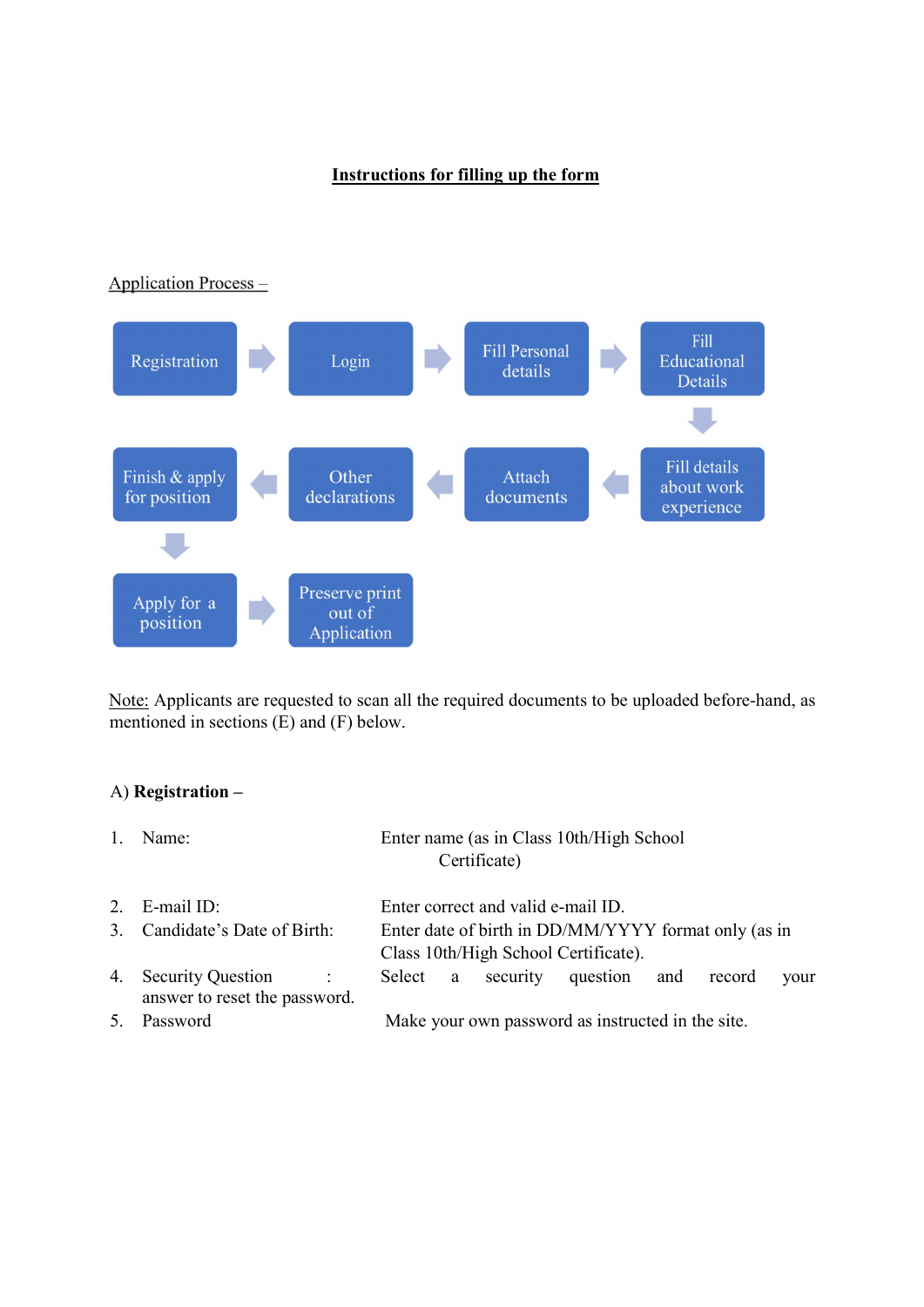## B) Login - Now login with email ID and password to fill up other details

## C) Personal Details -

- 1. Salutation: Choose salutation from the dropdown (Mr./Mrs./Ms. etc)
- 2. Address: Enter present address for correspondence with PIN code in full.
- 3. Mobile Number: Enter 10 digit mobile number correctly (without pre-fixing ZERO).
- 4. Nationality: Enter Nationality

## D) Educational Details -

- 1. Educational Qualifications: Enter the details of Basic Educational Qualifications starting from Secondary/ $10<sup>th</sup>$  to graduation, mentioning main subjects/discipline, name of the Board/University and School/College, year of joining (month/year), year of completion (month/year), percentage (in case of grade/CGPA put equivalent percentage as per the formula prescribed by the board/institute/University).
- 2. After filling up the details click Save/Add button.
- 3. After filling up basic qualification, add essential qualification specific for each position as per the advertisement.
- 4. Applicants, having only B.Tech / B.E./ CA/ICWA/ Any 4 years of Professional Degree acquired after 10+2 (as applicable as per Advertisement), must mention it against both the Columns of "Basic" and "Essential" Qualifications while filling up online applications.
- 5. After filling the basic/essential qualifications, candidates need to choose "Yes" or "No" in r/o the Desirable/Higher Qualifications and fill the details accordingly.

## E) Experience Details -

- 1. Work Experience: Fill the details in chronological ascending order with first experience in the first row and so on including present employment. Please select appropriate sector carefully related to the concerned work experience. While filling up the period for current employment put current date in the "to date" column if you are continuing in the same job. Total experience will be calculated based on the entries made in the rows filled. The experience of internship/training will not be considered.
- 2. Work Period should not be overlapped.
- 3. Attach up-to-date and full Experience Certificate, issued by the employer, in r/o each employment, unambiguously indicating the nature of duties, date of joining, date of relieving and duration of experience, level / position, responsibilities etc.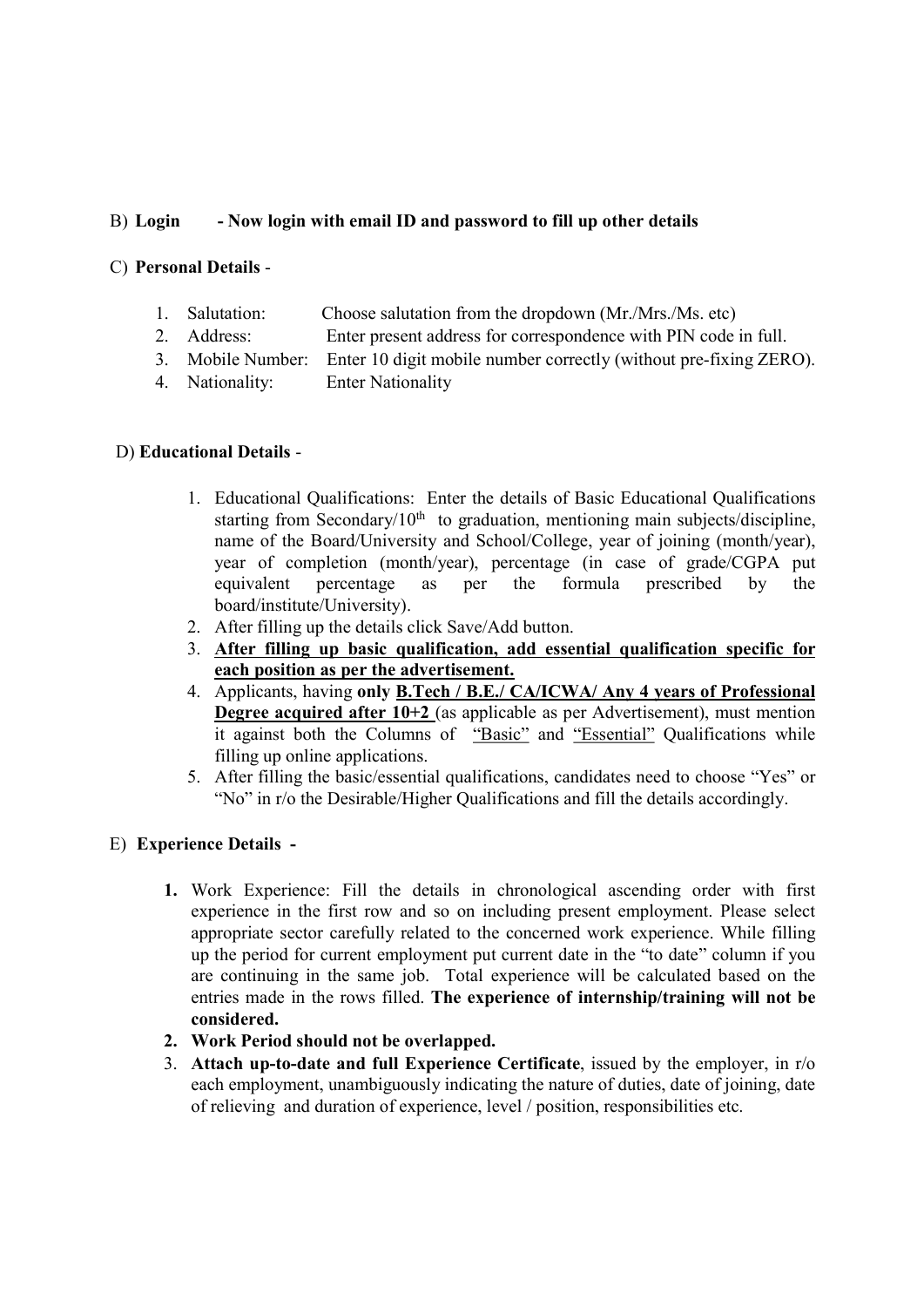- 4. Mention employer name, post held, periods, emolument, nature of duties relevant to the post in detail and Sector to appropriate columns.
- 5. Press SAVE/ADD EXPERIENCE button after filling data in each row.

- F) Upload documents -<br>1. Upload degree certificates (as applicable as per advertisement) against all Educational Qualification ( PDF format Maximum size 1 MB )
	- 2. Upload last Salary Slip or Income Tax Return (ITR) for the assessment year 2020- 2021 ( PDF format Maximum size 1 MB )
	- 3. Upload Your Detailed Resume (PDF File Less Then 5MB Only)
	- 4. Upload Your Photograph (.jpg/.jpeg/.png or.gif image types Less than 1 MB.)
	- 5. Upload Your Signature (.jpg/.jpeg/.png or.gif image types Less than 1 MB.)
	- 6. PRESS SAVE AS DRAFT button
- Note: PLEASE REMEMBER while uploading above files: the first 03 are pdf files and the last 02 are .jpg/.jpeg/.png or .gif. image types of 1 MB(1000 kb).

### (Note:- In case of any error/update all the previously uploaded files need to be uploaded again)

### G) Other Declarations/ Undertakings -

- 1. Whether any Criminal case is pending against you? if yes, please give details: select yes/no
- 2. Whether you were convicted by any court at any time in your life? if yes, please give details: select yes/no
- 3. Whether any financial liabilities/ any other obligations are pending with present employer? if yes, please give details: select yes/no
- 4. Whether you have any conflict of interest or pecuniary interest that you could derive by working in this assignment with the Government of India? if yes, Please furnish details: select yes/no and also furnish details if answer is yes.<br>5. Carefully read the undertakings and check  $(\Box)$  all four points.
- 
- 6. Enter place of submission of the application form.
- 7. Check your details with Draft Preview.
- 8. Click on "Finish & Apply For Post" button.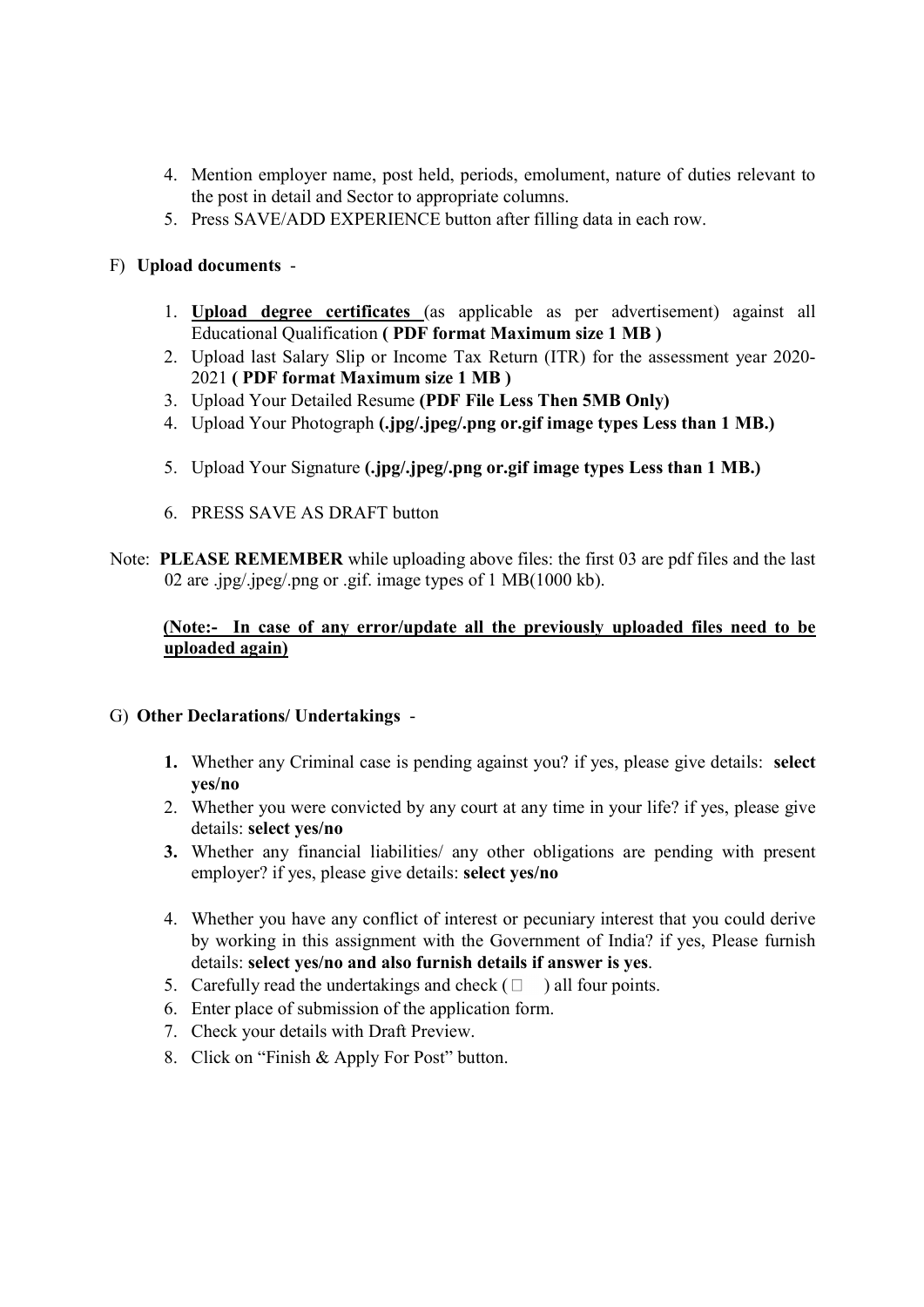H) Apply for a Suitable position - On the next screen select the position you wish to apply for and PRESS APPLY (One can apply for multiple positions on clicking the hyperlinks provided for each position)

 (Note: - please read again eligibility conditions, work experience requirement and job description for each position thoroughly from the advertisement)

## I) Please note down the unique NITI registration ID, take a print out of the application and preserve it for future reference. Same will be required at the time of interview if shortlisted.

### NOTE:

- 1. The essential qualifications indicated in the original advertisement are the minimum and mere possession of the same does not entitle candidates to be called for Interview.
- 2. Candidates must ensure that they are fulfilling all eligibility conditions while applying for position of YPs/Consultants on the date of submission of application. The crucial date for determining the eligibility will be the last date of receipt of applications. They may refer to the advertisement/vacancy circular uploaded on the website of NITI Aayog.
- 3. Candidates are requested to fill all the entries in their own interest. Data related to essential educational qualifications with respect to the post concerned should be filled invariably. Data related to experience (especially period of experience) should be mentioned correctly as indicated in the documents available with the candidate. They must also ensure that there is no overlapping in the experience being entered in the application and filled up.
- 4. Application will be accepted ONLINE only on the link provided on the Website of NITI Aayog. The last date of submission of ONLINE application is 30 days from the date of advertisement in the newspaper. No other mode of application will be accepted.
- 5. Candidates are advised to indicate their active and valid e-mail ID in the ONLINE application and check their e-mails at regular intervals.
- 6. NITI Aayog does not assume any responsibility if any candidate is not being able to submit his/her application on account of technical reasons or for any other reason beyond the control of NITI Aayog.
- 7. Candidates are strongly advised to apply well in time without waiting for the last date for submission of ONLINE application.
- 8. Candidates need not send the printout of the ONLINE application or any other supporting documents.
- 9. The candidates will be required to produce all the original documents and submit their self-attested copies, as and when asked to do so.
- 10. The candidates must ensure that the following points are followed to enable hasslefree submission of application: